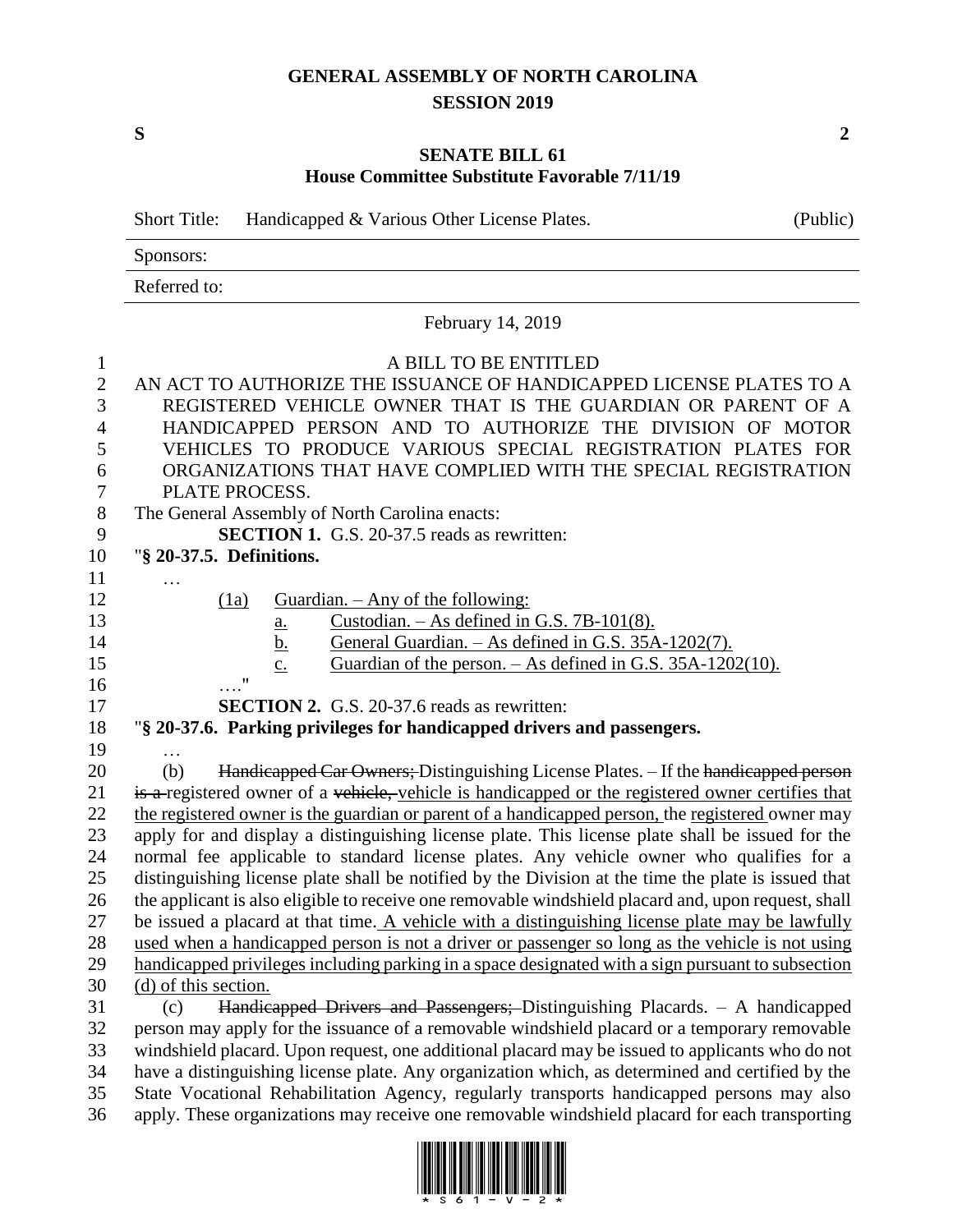## **General Assembly Of North Carolina Session 2019 Session 2019**

 vehicle. When the removable windshield or temporary removable windshield placard is properly displayed, all parking rights and privileges extended to vehicles displaying a distinguishing license plate issued pursuant to subsection (b) shall apply. The removable windshield placard or the temporary removable windshield placard shall be displayed so that it may be viewed from the front and rear of the vehicle by hanging it from the front windshield rearview mirror of a vehicle using a parking space allowed for handicapped persons. When there is no inside rearview mirror, or when the placard cannot reasonably be hung from the rearview mirror by the handicapped person, the placard shall be displayed on the driver's side of the dashboard. A removable windshield placard placed on a motorized wheelchair or similar vehicle shall be displayed in a clearly visible location. The Division shall establish procedures for the issuance of the placards and may charge a fee sufficient to pay the actual cost of issuance, but in no event less than five dollars (\$5.00) per placard. The Division shall issue a placard registration card with each placard issued to a handicapped person. The registration card shall bear the name of the person to whom the placard is issued, the person's address, the placard number, and an expiration date. The registration card shall be in the vehicle in which the placard is being used, and the person to whom the placard is issued shall be the operator or a passenger in the vehicle in which the placard is displayed.

 (c1) Application and Renewal; Medical Certification. – The initial application for a distinguishing license plate, removable windshield placard, or temporary removable windshield placard shall be accompanied by a certification of a licensed physician, a licensed ophthalmologist, a licensed optometrist, a licensed physician assistant, a licensed nurse practitioner, or the Division of Services for the Blind that the applicant or person in the applicant's custody or care is handicapped or by a disability determination by the United States Department of Veterans Affairs that the applicant or person in the applicant's custody or care is handicapped. For an initial application for a temporary removable windshield placard only, the certification that the applicant is handicapped may be made by a licensed certified nurse midwife. The application for a temporary removable windshield placard shall contain additional certification to include the period of time the certifying authority determines the applicant will have the disability. Distinguishing license plates shall be renewed annually, but subsequent applications shall not require a medical certification that the applicant is handicapped. handicapped, except that a registered owner that certified pursuant to subsection (b) of this section that the registered owner is the guardian or parent of a handicapped person must recertify every five years. Removable windshield placards shall be renewed every five years, and, except for a person certified as totally and permanently disabled at the time of the initial application or a prior renewal under this subsection, the renewal shall require a medical recertification that the person is handicapped; provided that a medical certification shall not be required to renew any placard that expires after the person to whom it is issued is 80 years of age. Temporary removable windshield placards shall expire no later than six months after issuance.

- …." **SECTION 3.** G.S. 20-63(b1) is amended by adding a new subdivision to read:
- "() Keeping The Lights On." **SECTION 4.** G.S. 20-79.4(b) reads as rewritten: "(b) Types. – The Division shall issue the following types of special registration plates: … () ALS Research. – Issuable to a registered owner of a motor vehicle in accordance with G.S. 20-81.12. The plate shall bear a picture of a baseball and the phrase "Cure ALS." … 49  $\angle$  A Pet Is Family. – Issuable to a registered owner of a motor vehicle in accordance with G.S. 20-81.12. The plate shall bear a picture of a paw print and the phrase "My Pet Is Family."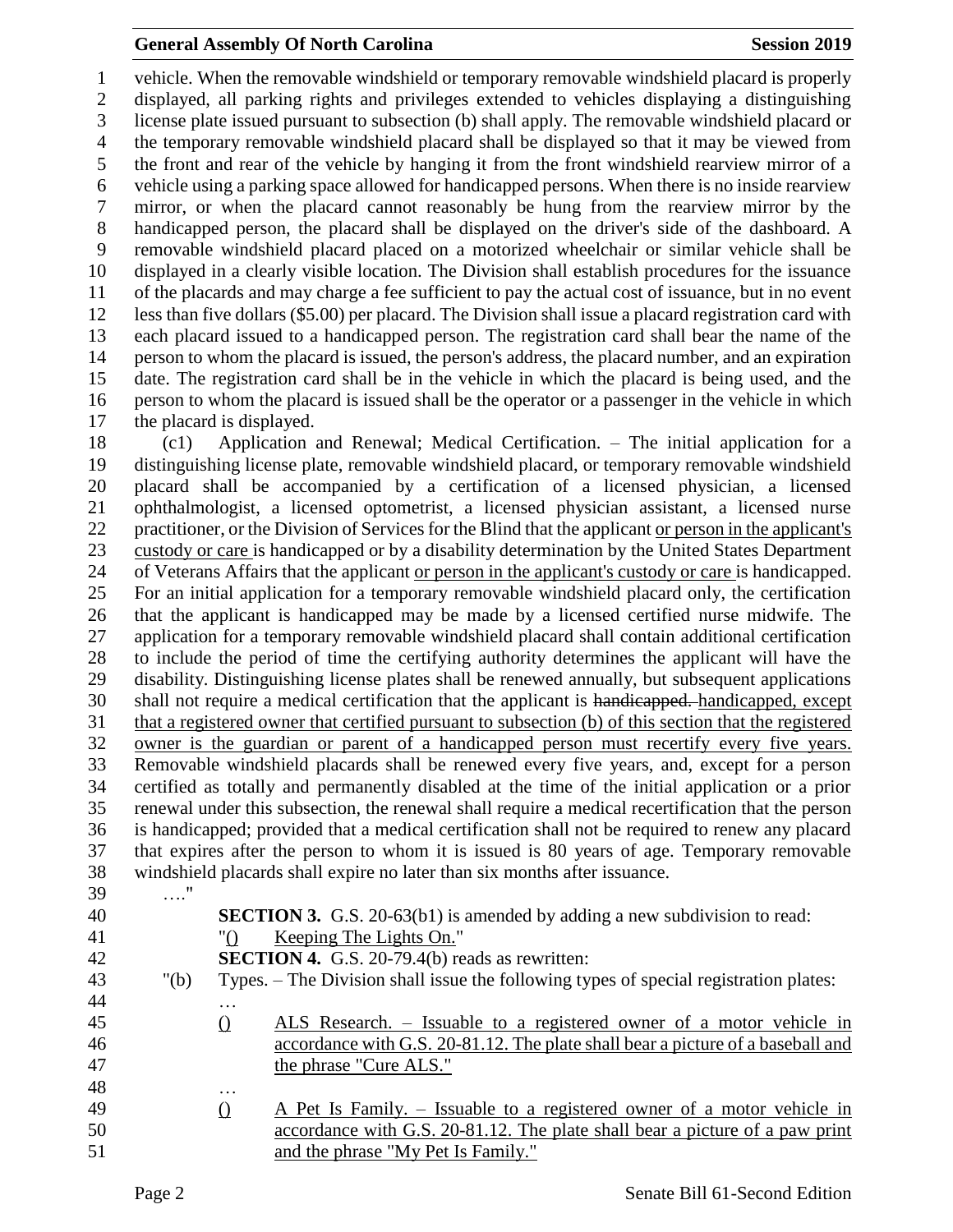|                                                                                                                                                                                                                                                                 | <b>General Assembly Of North Carolina</b>                                                      |                                                                                                                                                                                                                                                                 |                      |                                    | <b>Session 2019</b> |  |  |  |
|-----------------------------------------------------------------------------------------------------------------------------------------------------------------------------------------------------------------------------------------------------------------|------------------------------------------------------------------------------------------------|-----------------------------------------------------------------------------------------------------------------------------------------------------------------------------------------------------------------------------------------------------------------|----------------------|------------------------------------|---------------------|--|--|--|
| .<br><u>Keeping The Lights On. – Issuable to a registered owner of a motor vehicle in</u><br>$\Omega$<br>accordance with G.S. 20-81.12. The plate shall have a background of<br>mountains to the coast and bear a picture of a line worker on a utility pole on |                                                                                                |                                                                                                                                                                                                                                                                 |                      |                                    |                     |  |  |  |
|                                                                                                                                                                                                                                                                 | plate.                                                                                         | the left and the phrase "Keeping The Lights On" at the top of the registration                                                                                                                                                                                  |                      |                                    |                     |  |  |  |
|                                                                                                                                                                                                                                                                 | $\cdots$<br>$\Omega$                                                                           | Wrightsville Beach. – Issuable to a registered owner of a motor vehicle in<br>accordance with G.S. 20-81.12. The plate shall bear the Town of Wrightsville<br>Beach logo followed by the four assigned or personalized characters ending<br>with the suffix WB. |                      |                                    |                     |  |  |  |
|                                                                                                                                                                                                                                                                 | 11                                                                                             |                                                                                                                                                                                                                                                                 |                      |                                    |                     |  |  |  |
|                                                                                                                                                                                                                                                                 | <b>SECTION 5.</b> G.S. 20-79.7 reads as rewritten:                                             |                                                                                                                                                                                                                                                                 |                      |                                    |                     |  |  |  |
|                                                                                                                                                                                                                                                                 | "§ 20-79.7. Fees for special registration plates and distribution of the fees.                 |                                                                                                                                                                                                                                                                 |                      |                                    |                     |  |  |  |
| .<br>(a1)                                                                                                                                                                                                                                                       | Fees. - All other special registration plates are subject to the regular motor vehicle         |                                                                                                                                                                                                                                                                 |                      |                                    |                     |  |  |  |
|                                                                                                                                                                                                                                                                 | registration fee in G.S. 20-87 or G.S. 20-88 plus an additional fee in the following amount:   |                                                                                                                                                                                                                                                                 |                      |                                    |                     |  |  |  |
|                                                                                                                                                                                                                                                                 | <b>Special Plate</b>                                                                           |                                                                                                                                                                                                                                                                 |                      | <b>Additional Fee Amount</b>       |                     |  |  |  |
|                                                                                                                                                                                                                                                                 | Alpha Phi Alpha Fraternity                                                                     |                                                                                                                                                                                                                                                                 | \$30.00              |                                    |                     |  |  |  |
|                                                                                                                                                                                                                                                                 | <b>ALS Research</b>                                                                            |                                                                                                                                                                                                                                                                 | \$30.00              |                                    |                     |  |  |  |
|                                                                                                                                                                                                                                                                 | <b>American Red Cross</b>                                                                      |                                                                                                                                                                                                                                                                 | \$30.00              |                                    |                     |  |  |  |
|                                                                                                                                                                                                                                                                 |                                                                                                |                                                                                                                                                                                                                                                                 |                      |                                    |                     |  |  |  |
|                                                                                                                                                                                                                                                                 | In God We Trust                                                                                |                                                                                                                                                                                                                                                                 | \$30.00              |                                    |                     |  |  |  |
|                                                                                                                                                                                                                                                                 | Keeping The Lights On                                                                          |                                                                                                                                                                                                                                                                 | \$30.00              |                                    |                     |  |  |  |
|                                                                                                                                                                                                                                                                 | <b>Kick Cancer for Kids</b>                                                                    |                                                                                                                                                                                                                                                                 | \$30.00              |                                    |                     |  |  |  |
|                                                                                                                                                                                                                                                                 |                                                                                                |                                                                                                                                                                                                                                                                 |                      |                                    |                     |  |  |  |
|                                                                                                                                                                                                                                                                 | USO of NC                                                                                      |                                                                                                                                                                                                                                                                 |                      | Expired July 1, 2016               |                     |  |  |  |
|                                                                                                                                                                                                                                                                 | <b>Wrightsville Beach</b>                                                                      |                                                                                                                                                                                                                                                                 | \$20.00              |                                    |                     |  |  |  |
|                                                                                                                                                                                                                                                                 | Zeta Phi Beta Sorority                                                                         |                                                                                                                                                                                                                                                                 | \$20.00              |                                    |                     |  |  |  |
|                                                                                                                                                                                                                                                                 | A Pet Is Family                                                                                |                                                                                                                                                                                                                                                                 | \$15.00              |                                    |                     |  |  |  |
|                                                                                                                                                                                                                                                                 | Carolina Regional Volleyball Association                                                       |                                                                                                                                                                                                                                                                 | Expired July 1, 2016 |                                    |                     |  |  |  |
|                                                                                                                                                                                                                                                                 |                                                                                                |                                                                                                                                                                                                                                                                 |                      |                                    |                     |  |  |  |
| (b)                                                                                                                                                                                                                                                             | Distribution of Fees. – The Special Registration Plate Account and the Collegiate and          |                                                                                                                                                                                                                                                                 |                      |                                    |                     |  |  |  |
|                                                                                                                                                                                                                                                                 | Cultural Attraction Plate Account are established within the Highway Fund. The Division must   |                                                                                                                                                                                                                                                                 |                      |                                    |                     |  |  |  |
|                                                                                                                                                                                                                                                                 | credit the additional fee imposed for the special registration plates listed in subsection (a) |                                                                                                                                                                                                                                                                 |                      |                                    |                     |  |  |  |
|                                                                                                                                                                                                                                                                 | subsection (a1) of this section among the Special Registration Plate Account (SRPA), the       |                                                                                                                                                                                                                                                                 |                      |                                    |                     |  |  |  |
|                                                                                                                                                                                                                                                                 | Collegiate and Cultural Attraction Plate Account (CCAPA), the Clean Water Management Trust     |                                                                                                                                                                                                                                                                 |                      |                                    |                     |  |  |  |
|                                                                                                                                                                                                                                                                 | Fund (CWMTF), which is established under G.S. 113A-253, and the Parks and Recreation Trust     |                                                                                                                                                                                                                                                                 |                      |                                    |                     |  |  |  |
|                                                                                                                                                                                                                                                                 | Fund, which is established under G.S. 113-44.15, as follows:                                   |                                                                                                                                                                                                                                                                 |                      |                                    |                     |  |  |  |
|                                                                                                                                                                                                                                                                 | <b>Special Plate</b>                                                                           | <b>SRPA</b>                                                                                                                                                                                                                                                     | <b>CCAPA</b>         | <b>CWMTF</b>                       | <b>PRTF</b>         |  |  |  |
|                                                                                                                                                                                                                                                                 |                                                                                                |                                                                                                                                                                                                                                                                 |                      |                                    |                     |  |  |  |
|                                                                                                                                                                                                                                                                 | ALS Association, Jim "Catfish"                                                                 |                                                                                                                                                                                                                                                                 |                      |                                    |                     |  |  |  |
|                                                                                                                                                                                                                                                                 | Hunter Chapter -                                                                               |                                                                                                                                                                                                                                                                 |                      |                                    |                     |  |  |  |
|                                                                                                                                                                                                                                                                 | Expired July 1, 2016                                                                           |                                                                                                                                                                                                                                                                 |                      |                                    |                     |  |  |  |
| <b>ALS Research</b>                                                                                                                                                                                                                                             |                                                                                                | \$10                                                                                                                                                                                                                                                            | \$20                 | $\underline{0}$                    | $\underline{0}$     |  |  |  |
|                                                                                                                                                                                                                                                                 | American Red Cross-                                                                            |                                                                                                                                                                                                                                                                 |                      |                                    |                     |  |  |  |
| <b>Animal Lovers</b>                                                                                                                                                                                                                                            | Expired July 1, 2016                                                                           | \$10                                                                                                                                                                                                                                                            | \$20                 |                                    | $\boldsymbol{0}$    |  |  |  |
| A Pet Is Family                                                                                                                                                                                                                                                 |                                                                                                | \$10                                                                                                                                                                                                                                                            |                      | $\boldsymbol{0}$<br>$\overline{0}$ |                     |  |  |  |
|                                                                                                                                                                                                                                                                 | ARC of North Carolina -                                                                        |                                                                                                                                                                                                                                                                 | <u>\$5</u>           |                                    | $\overline{0}$      |  |  |  |
|                                                                                                                                                                                                                                                                 | Expired July 1, 2016                                                                           |                                                                                                                                                                                                                                                                 |                      |                                    |                     |  |  |  |
|                                                                                                                                                                                                                                                                 |                                                                                                |                                                                                                                                                                                                                                                                 |                      |                                    |                     |  |  |  |